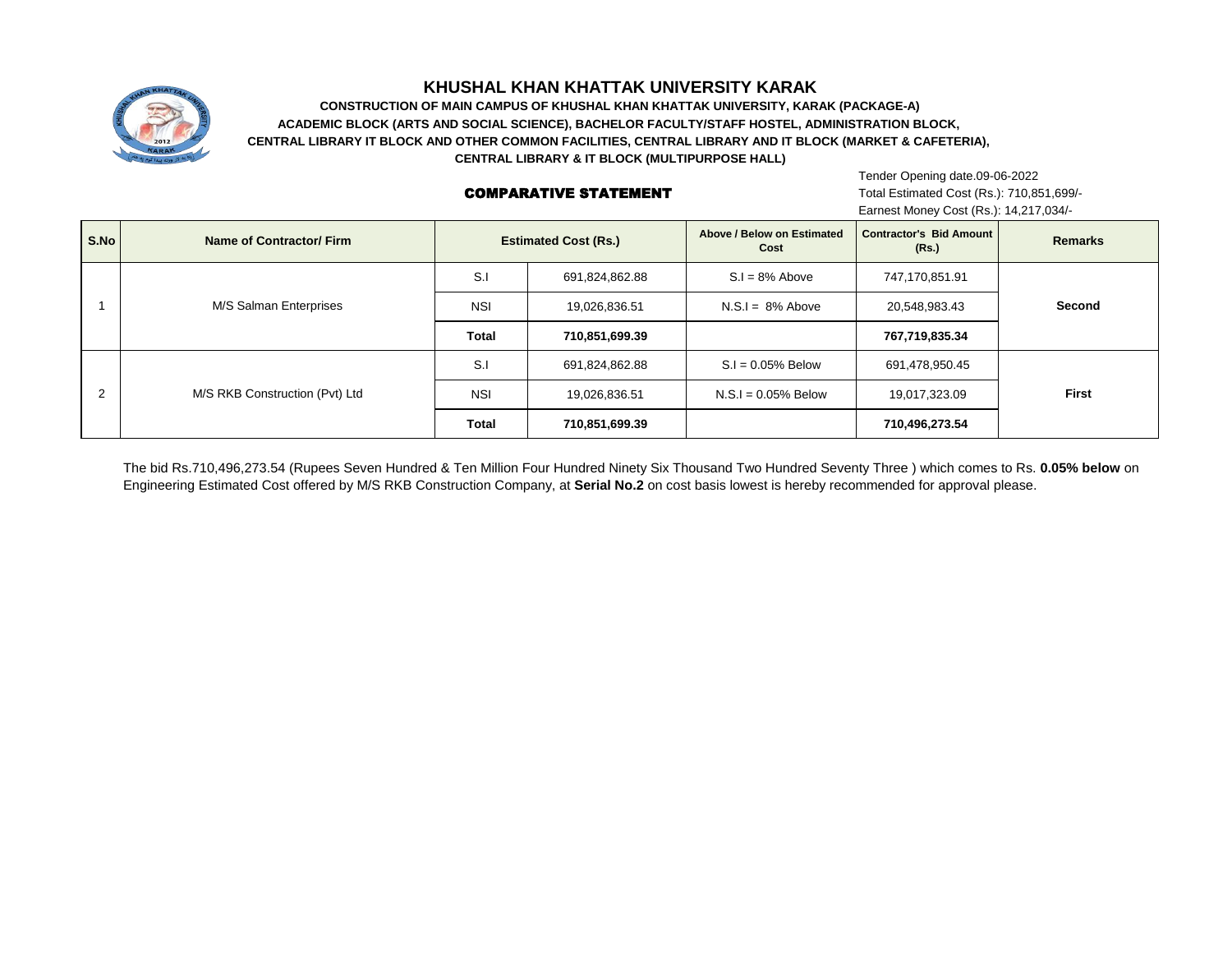

## **KHUSHAL KHAN KHATTAK UNIVERSITY KARAK**

**CONSTRUCTION OF MAIN CAMPUS OF KHUSHAL KHAN KHATTAK UNIVERSITY, KARAK (PACKAGE-B) ACADEMIC SCIENCE BLOCK, STUDENT HOSTEL (BOYS HOSTEL), STUDENT HOSTEL (GIRLS HOSTEL), GUEST HOUSE, VICE CHANCELLOR RESIDENCE**

#### COMPARATIVE STATEMENT

Tender Opening date.09-06-2022 Total Estimated Cost (Rs.): 677,979,398/- Earnest Money: 13,559,588/-

| S.No           | Name of Contractor/Firm | <b>Estimated Cost (Rs.)</b> |                | Above / Below on Estimated<br>Cost | Contractor's Bid Amount<br>(Rs.) | <b>Remarks</b> |
|----------------|-------------------------|-----------------------------|----------------|------------------------------------|----------------------------------|----------------|
|                | lo                      | S.I                         | 658,511,254.39 | $S.I = 0.05\%$ Below               | 658,181,998.76                   | First          |
|                |                         | <b>NSI</b>                  | 19,468,144.14  | $N.S.I = 0.05%$ Below              | 19,458,410.07                    |                |
|                |                         | <b>Total</b>                | 677,979,398.53 |                                    | 677,640,408.83                   |                |
| $\overline{2}$ | $\Omega$                | S.I                         | 658,511,254.39 | $S.I = 3%$ Above                   | 678,266,592.02                   | Second         |
|                |                         | <b>NSI</b>                  | 19,468,144.14  | $N.S.I = 3%$ Above                 | 20,052,188.46                    |                |
|                |                         | <b>Total</b>                | 677,979,398.53 |                                    | 698,318,780.49                   |                |

The bid Rs.677,640,408.83 (Rupees Six Hundred Seventy Seven Million Six Hundred Fourty Thousand Four Hundred & Eight Only) which comes to Rs. **0.05% below** on Estimated Cost offered by M/S MIGCO Company (Pvt) Ltd. at **Serial No.1** on cost basis lowest is hereby recommended for approval please.